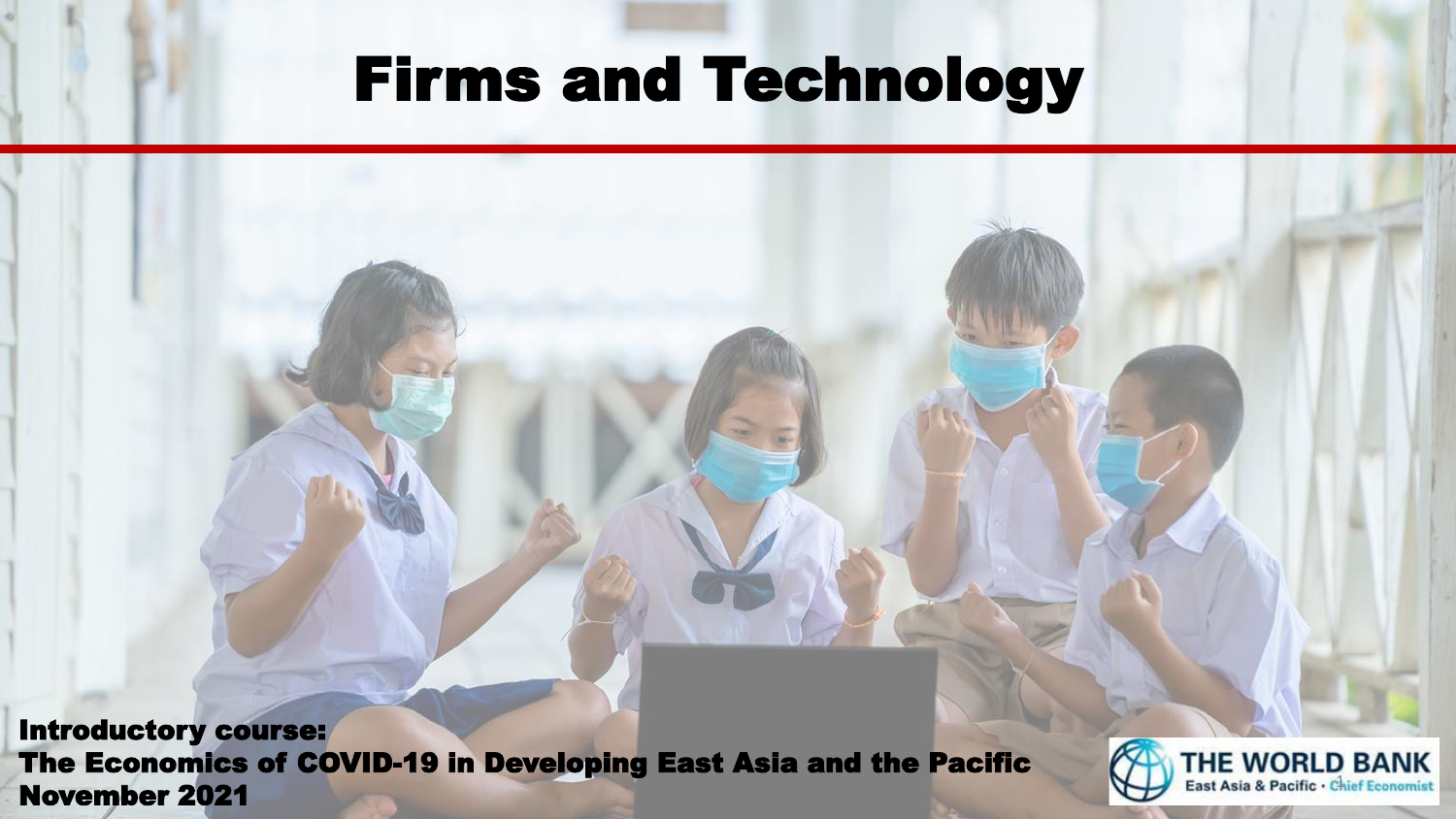# **Roadmap of the Presentation**

- Do crises weed out the worst & leave the best firms?
- •What is the impact? Within firms, across firms, across sectors?
- How can policy help?

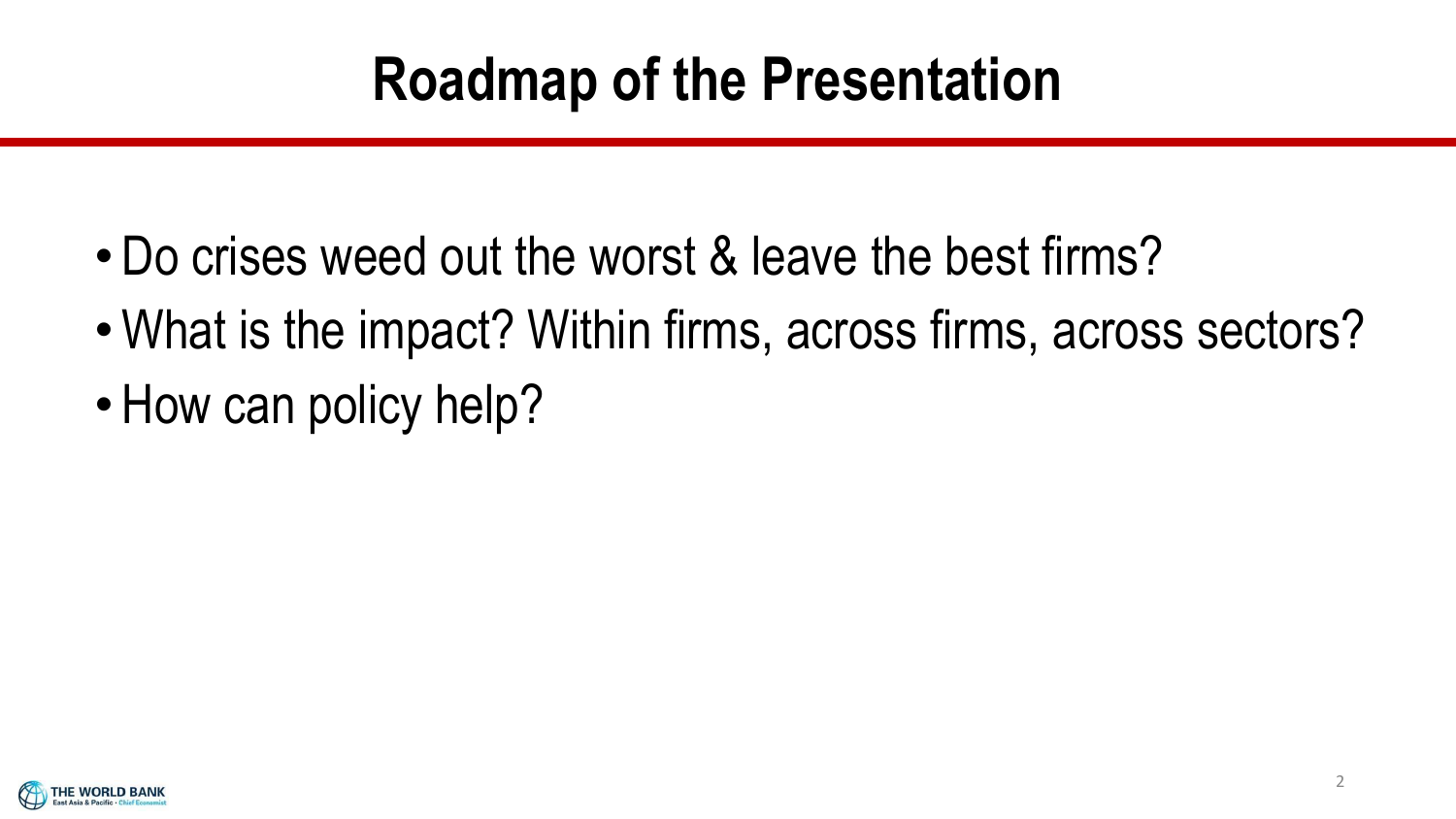# **How pandemic affected private sector?**

- Multipronged negative shock:
	- Supply shock
	- Demand shock
- Mitigated by:
	- Public support
	- Technology

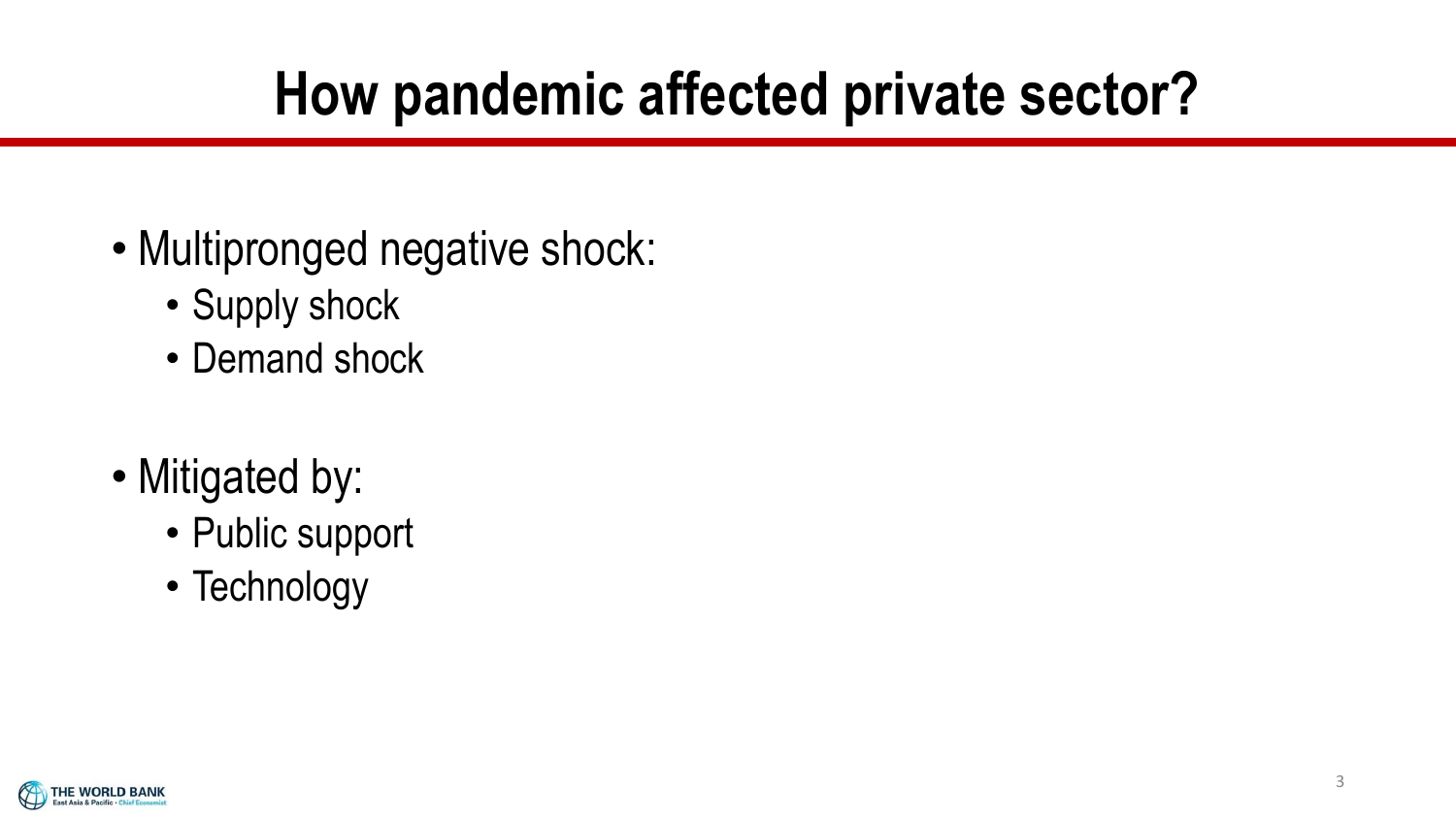# **Is a crisis a good selector?**

- **Not necessarily!**
	- In the past, strong firms have been weeded out along with weaker firms



• Exit of good firms/job losses may mean loss of intangible assets

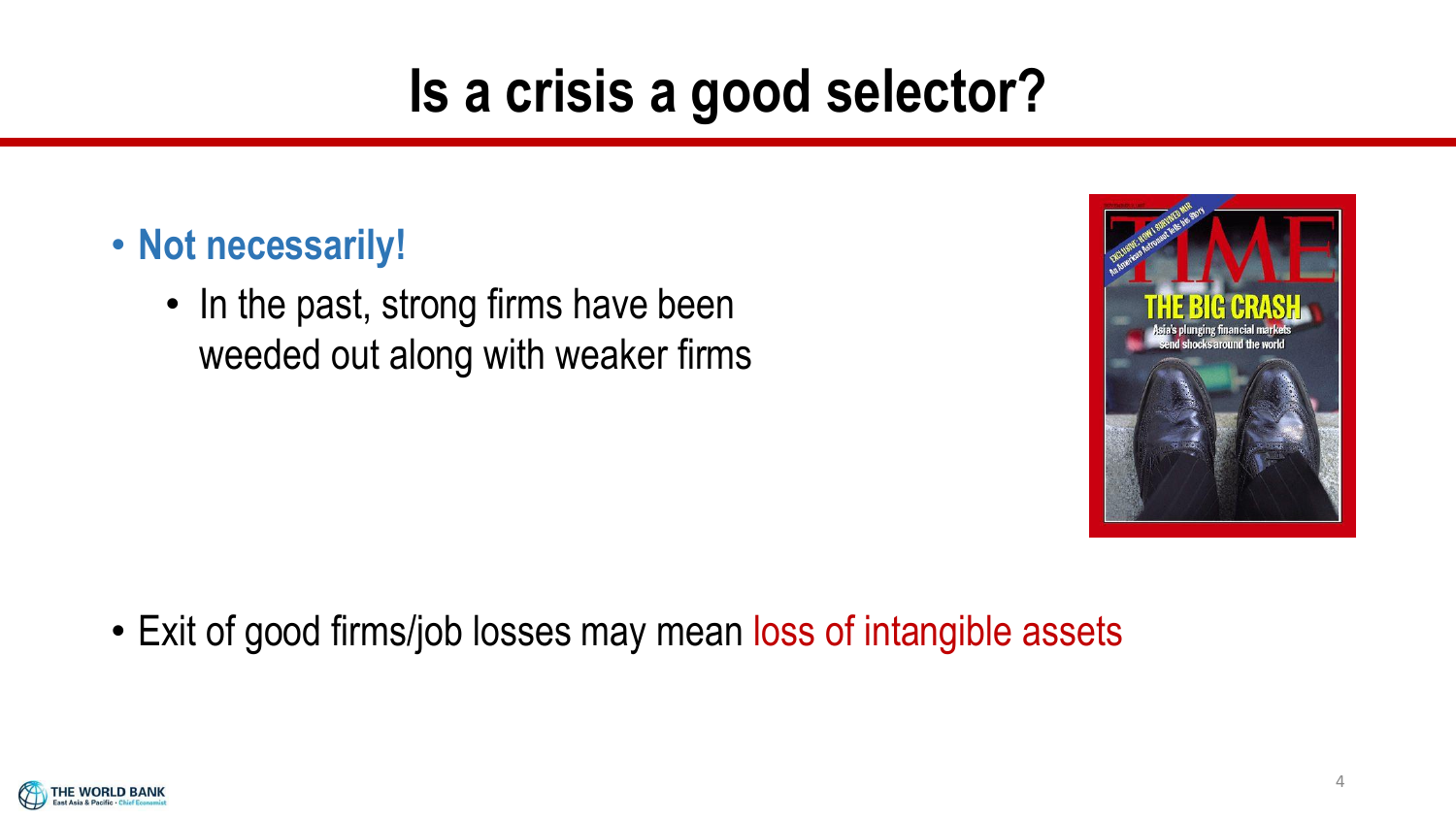# **Is this time different?**

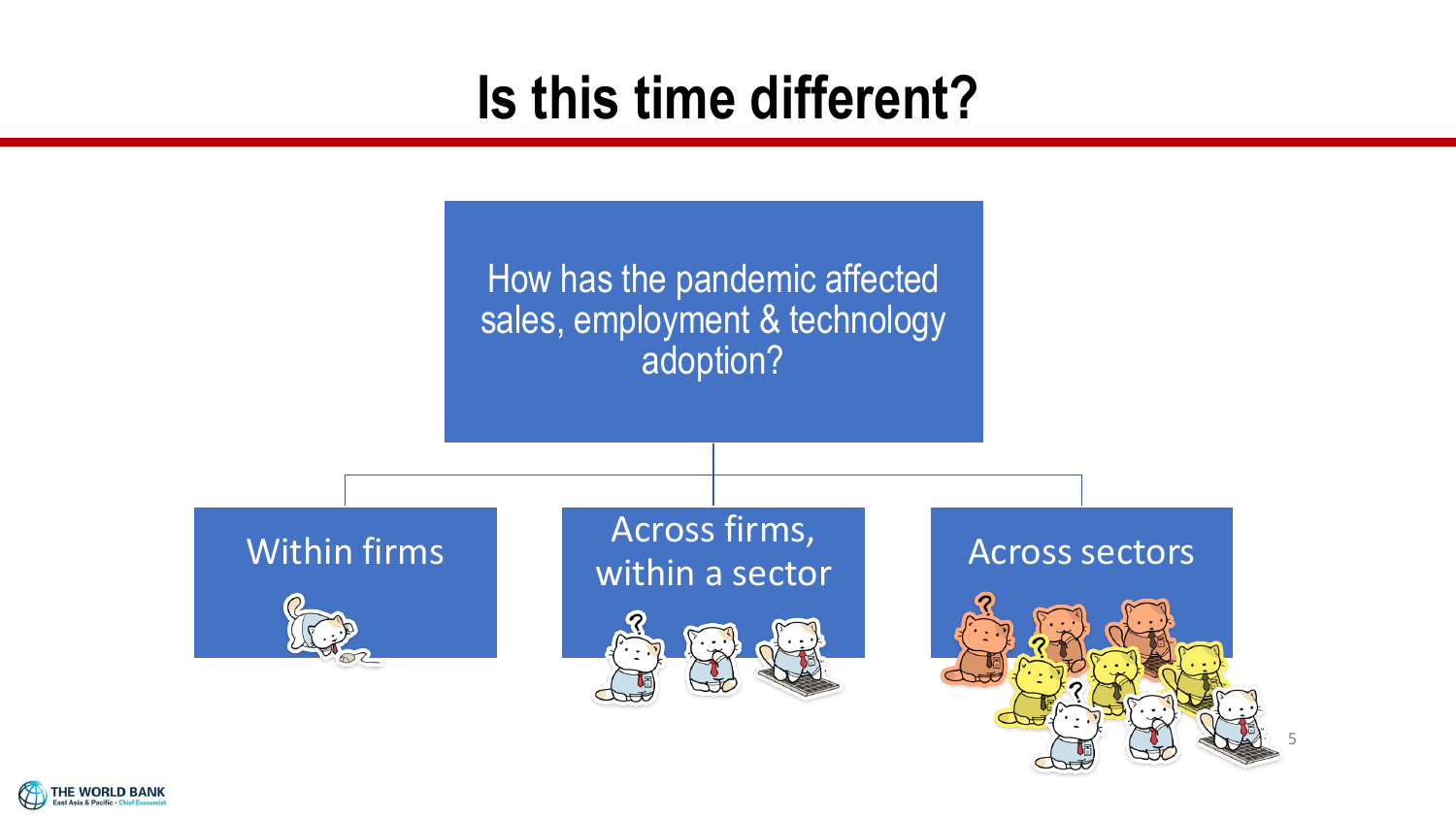### **Within firms:**

### **Smallest firms were hardest hit, larger firms more resilient**



 $0.4$ 



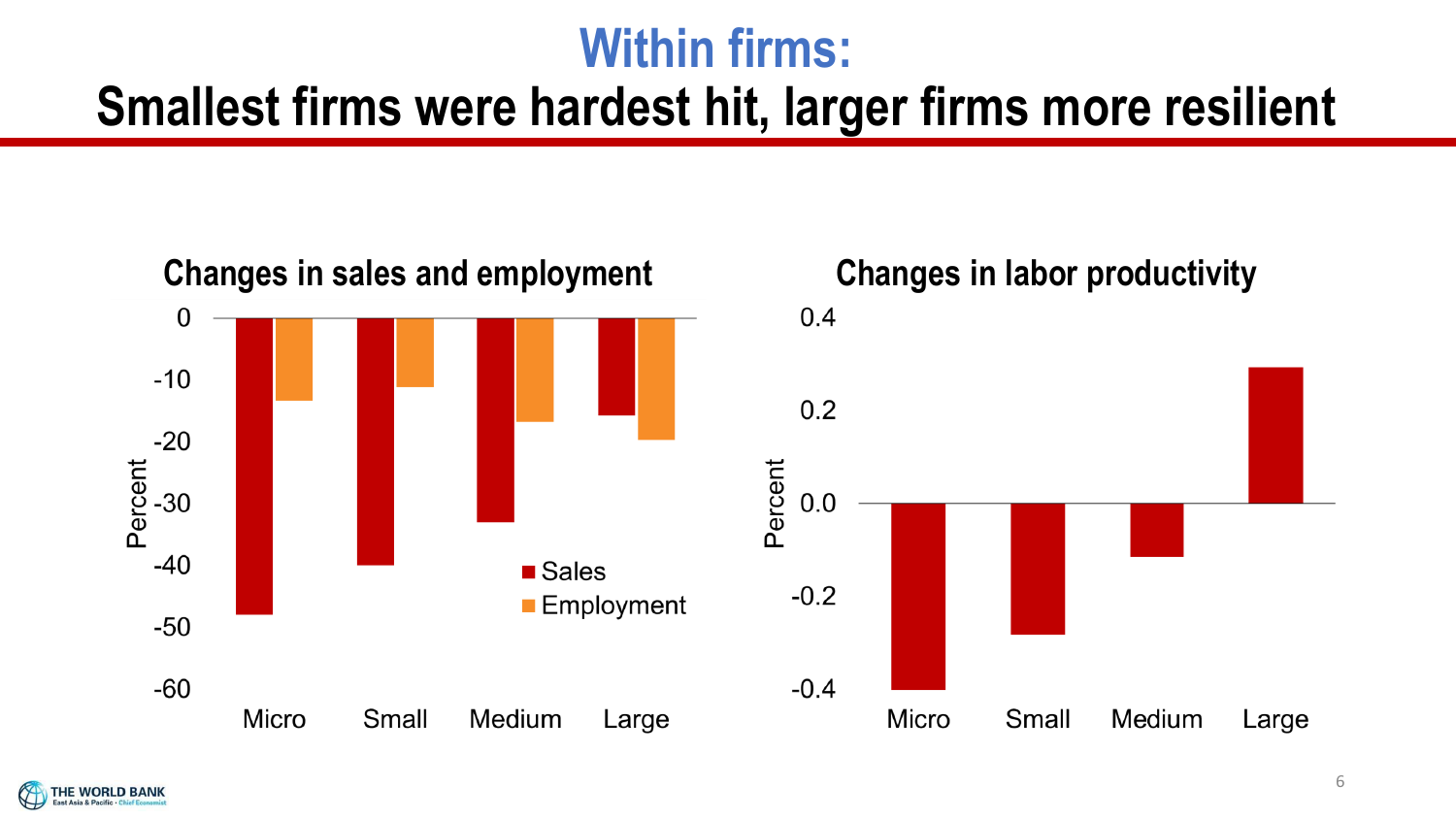# **Within firms: Rapid adoption of technology…**



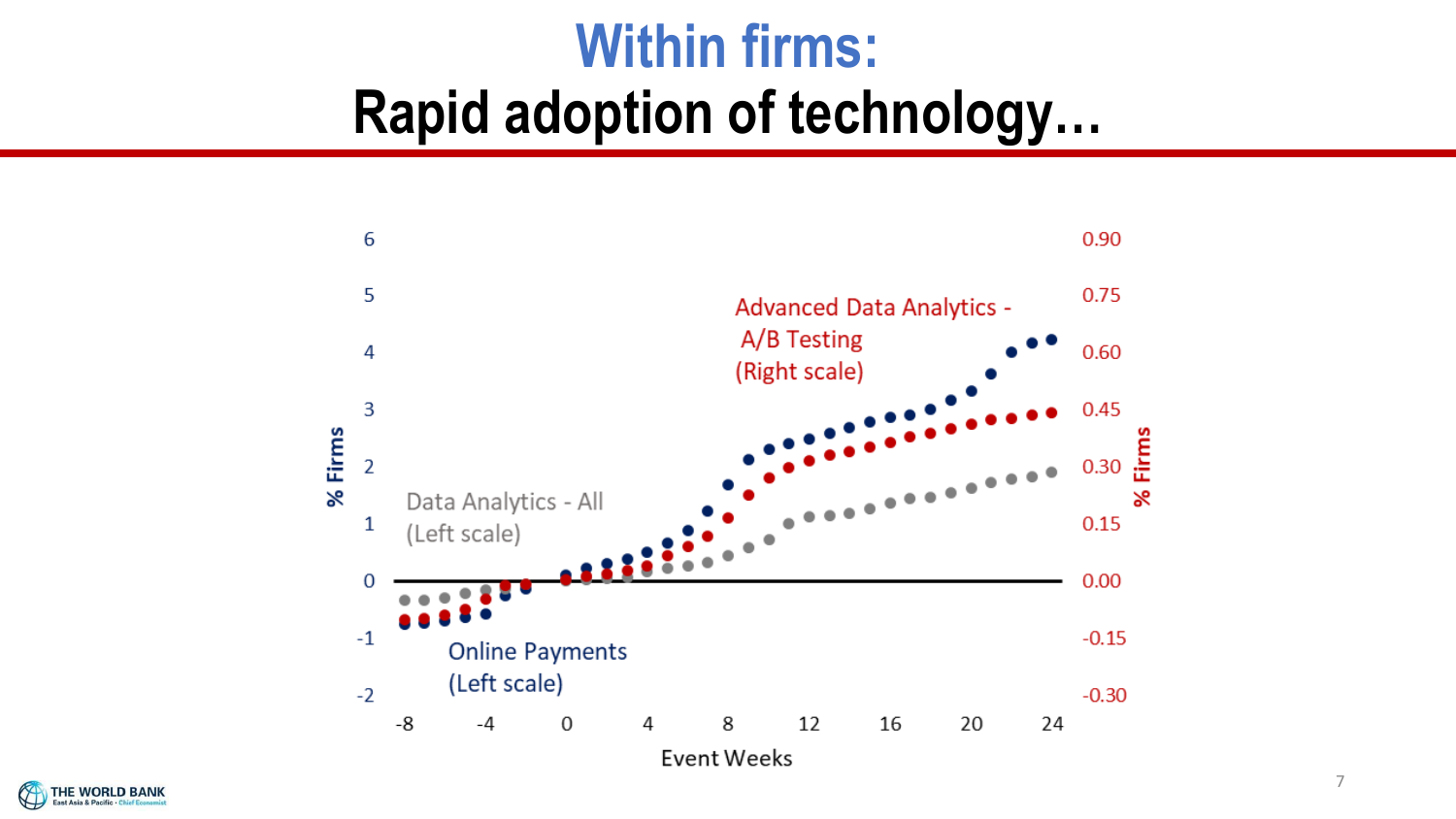# **Within firms: …but technology is not equally adopted**

# **Use of platforms for supply chain**

Percent of firms 80



## **management Use of platforms for internal processes**

### Percent of firms 100



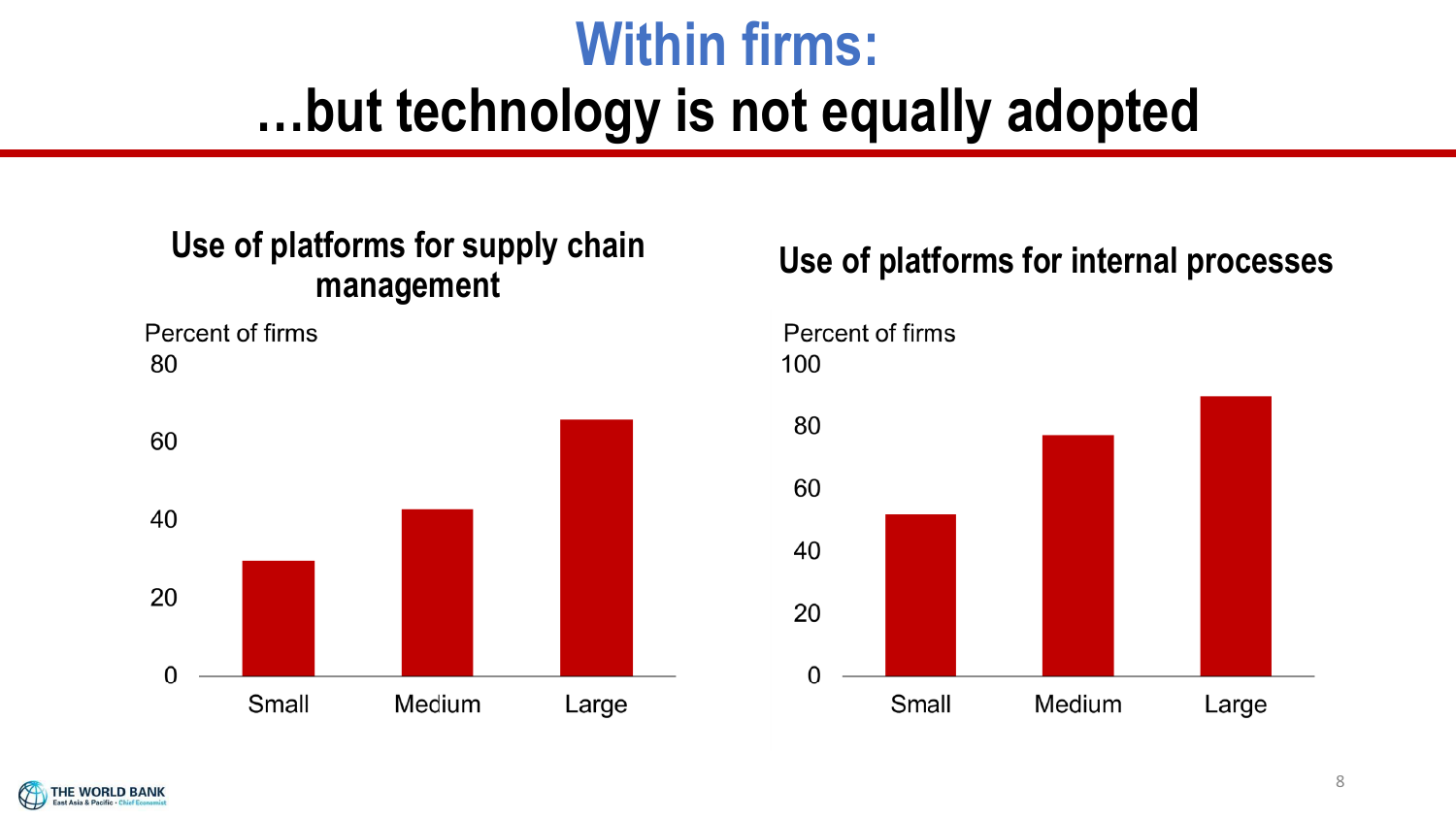### **Across firms:**

### **Least productive firms fire more and hire less over the pandemic**



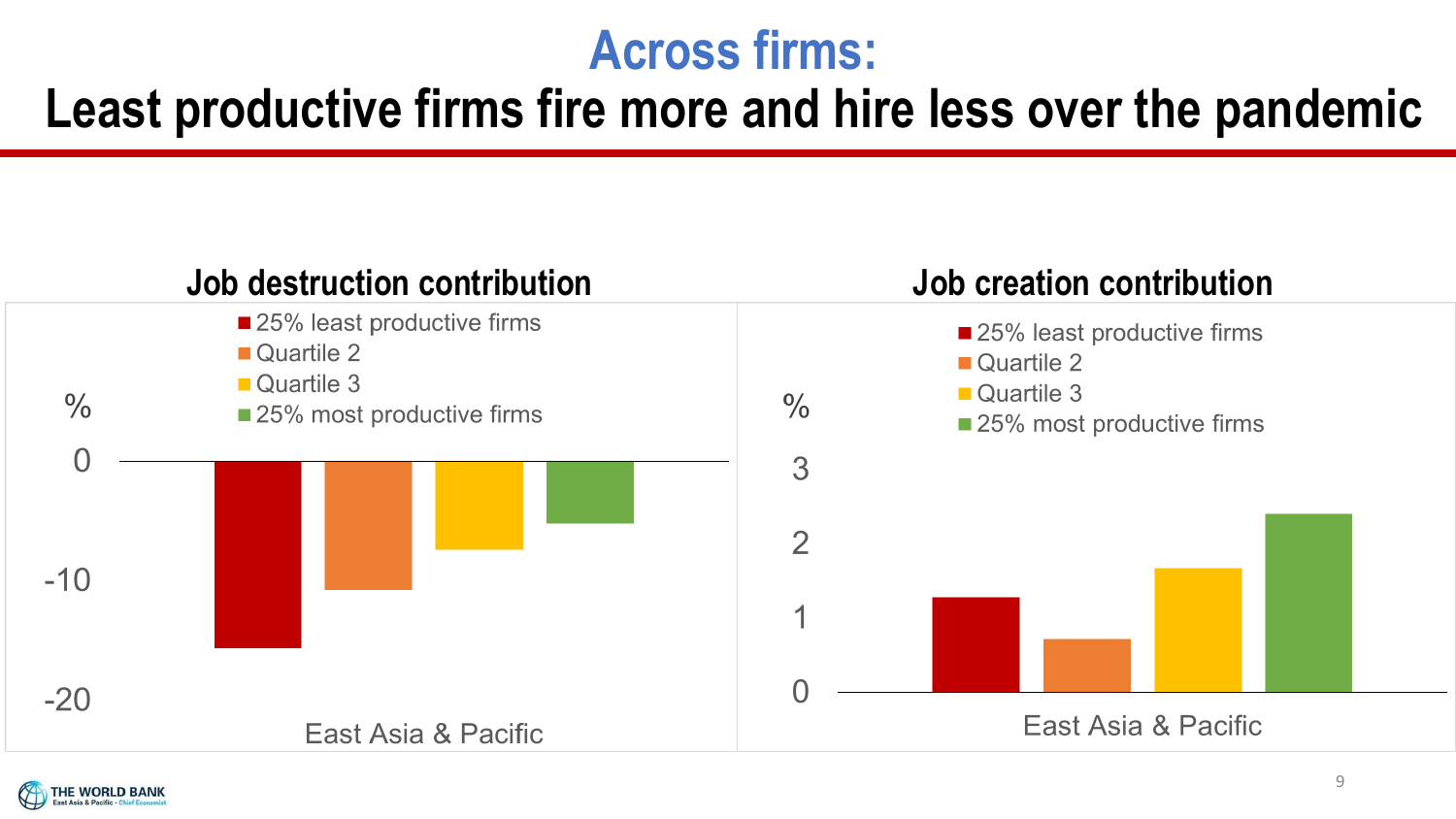### **Across sectors:**

### **East Asia & Pacific firms create fewer jobs over the pandemic**



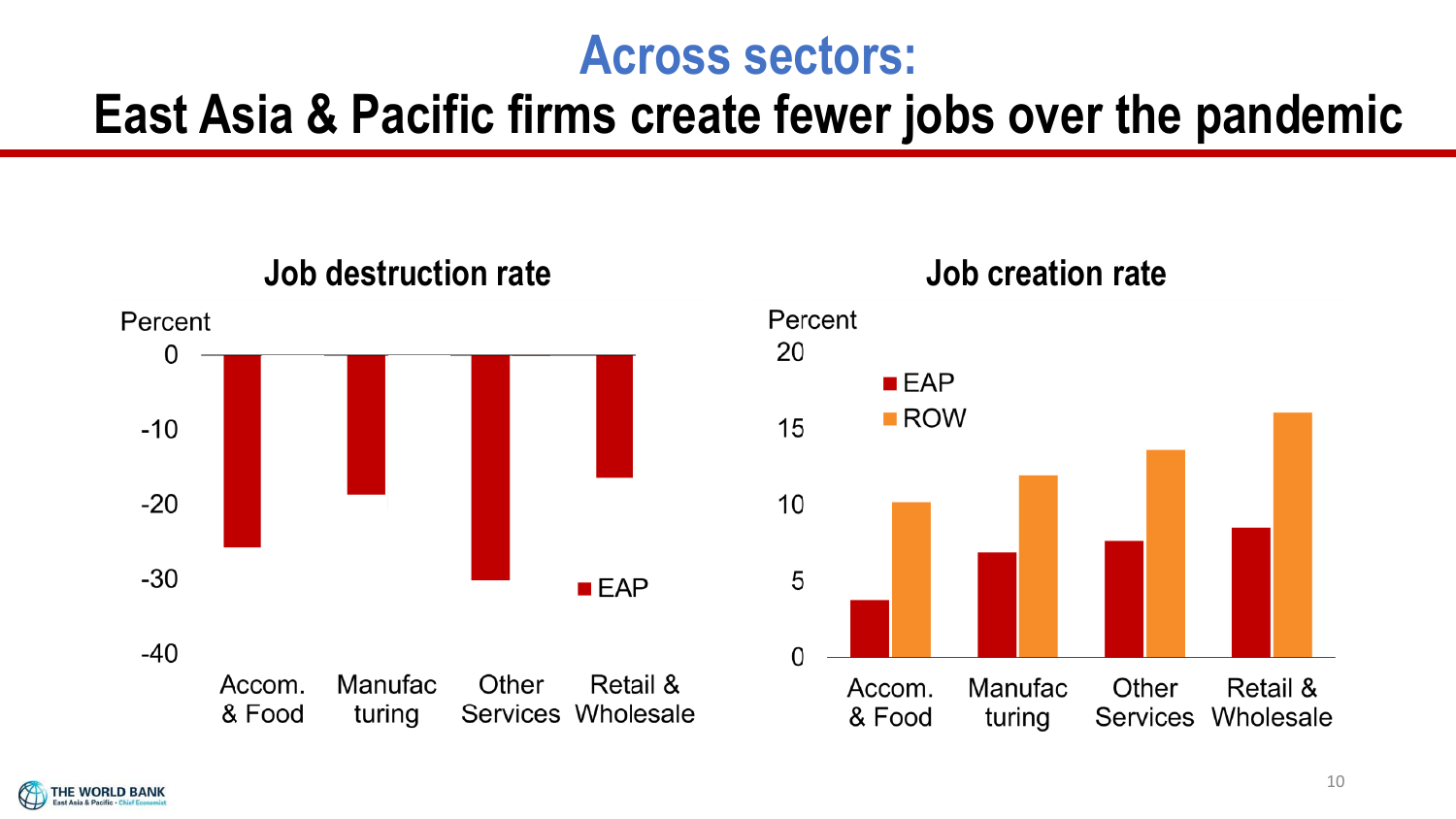# **Who receives policy support?**



**HE WORLD BANK** st Asia & Pacific . Chief E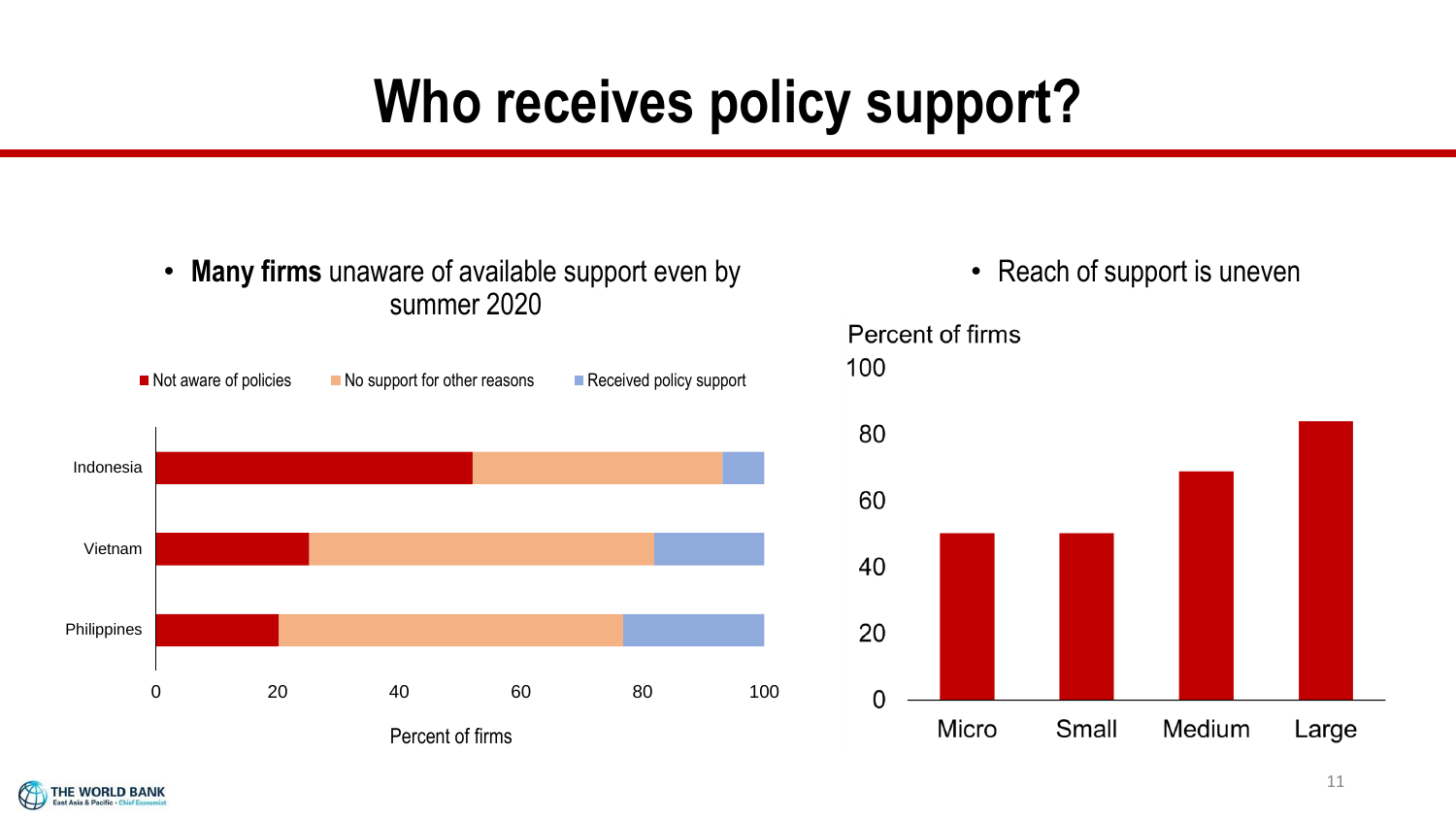# **What can be done?**

• Which firms should be supported?



• How to support firms and not slow down reallocation of resources to more productive uses?

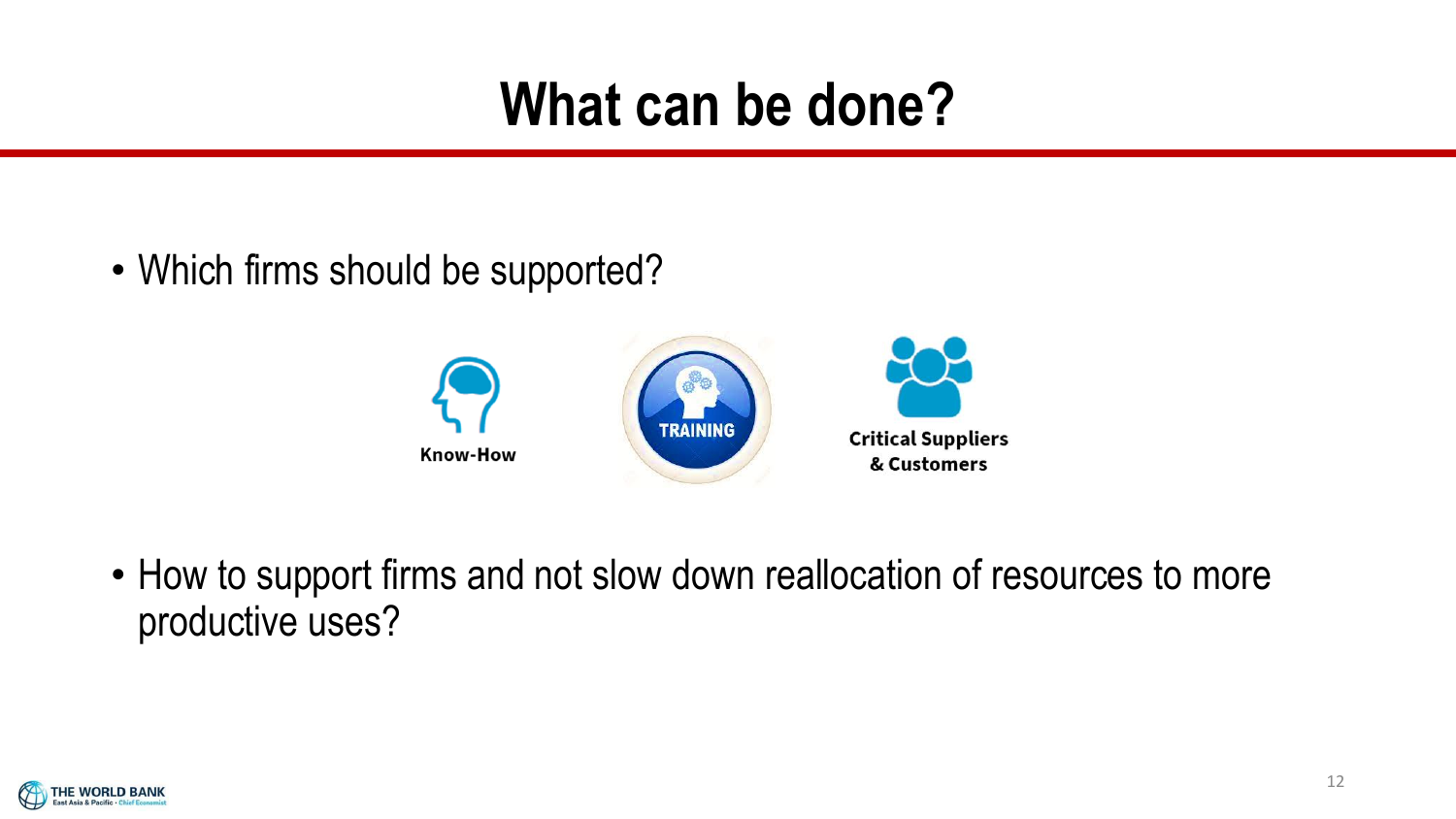# **Conclusion**

- Historic crises don't always promote productive reallocation
- COVID hit the smallest firms the hardest
- Accelerated digital adoption but best firms adopting more sophisticated technologies
- Policy support should minimize misallocation

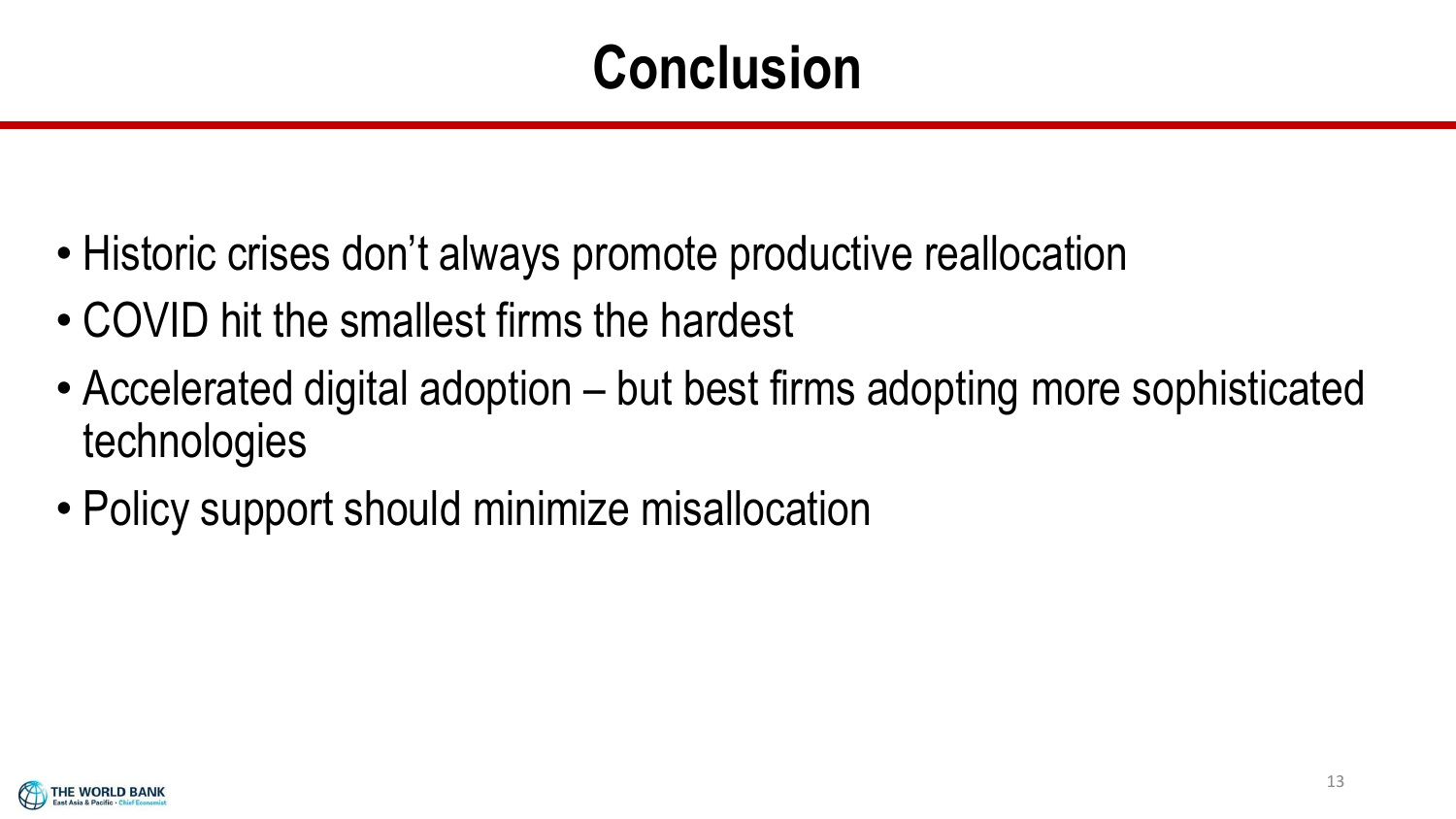# **References**

- Bloom, N., & Van Reenen, J. (2010). "Why do management practices differ across firms and countries?." Journal of economic perspectives, 24(1), 203-24.
- Davis, S. J., & Haltiwanger, J. (1999). "Gross job flows." Handbook of Labor Economics, vol. 3, O. Ashenfelter and D. Card, eds.
- de Nicola, F., Mattoo, A., Timmis, J., and Tran, T. 2021. "Productivity in the time of COVID-19: evidence from east asia and Pacific." Research and Policy Brief No. 46. World Bank, Washington, DC. © World Bank. [https://openknowledge.worldbank.org/handle/10986/35528.](https://openknowledge.worldbank.org/handle/10986/35528)
- Ding, W., Levine, R., Lin, C., & Xie, W. (2021). "Corporate immunity to the COVID-19 pandemic." Journal of Financial Economics, 141(2), 802-830
- Foster, L., Grim, C., & Haltiwanger, J. (2016). "Reallocation in the great recession: cleansing or not?." Journal of Labor Economics, 34(S1), S293-S331.